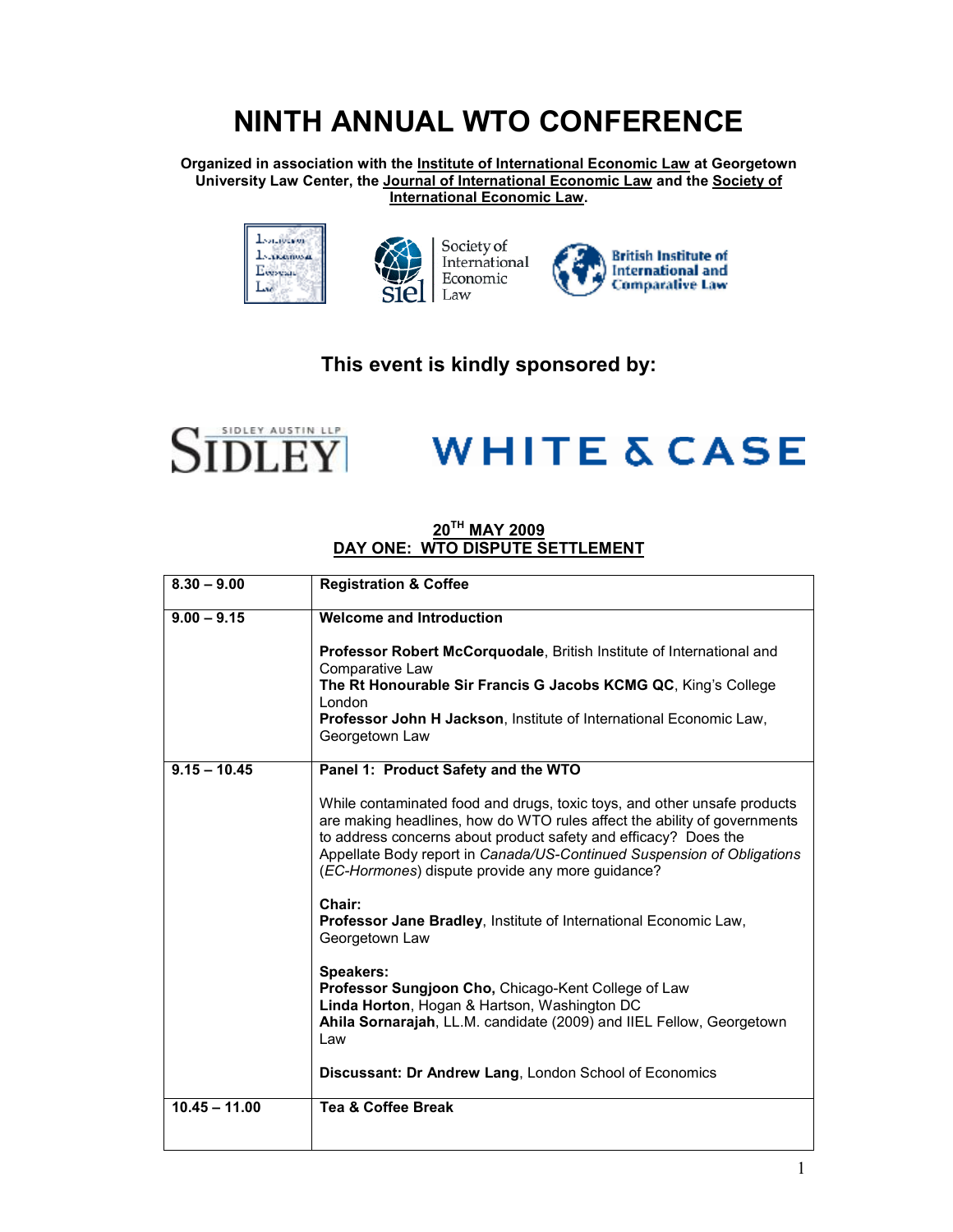| $11.00 - 12.30$ | Panel 2: Testing the Limits of the TRIPS Agreement                                                                                                                                                                                                                                                                                                                                                                                                                                                                    |
|-----------------|-----------------------------------------------------------------------------------------------------------------------------------------------------------------------------------------------------------------------------------------------------------------------------------------------------------------------------------------------------------------------------------------------------------------------------------------------------------------------------------------------------------------------|
|                 | The U.S. challenge to China's protection of intellectual property rights<br>raises important questions about the adequacy of enforcement measures<br>and the scope of Part III of the TRIPS Agreement. Is this case unique to<br>China, or are there broader implications for future TRIPS disputes?                                                                                                                                                                                                                  |
|                 | Chair:<br>Professor William Davey, University of Illinois                                                                                                                                                                                                                                                                                                                                                                                                                                                             |
|                 | Speakers:<br>Professor Frederick Abbott, Florida State University<br>Dr Henning Grosse Ruse-Khan, Max Planck Institute for Intellectual<br>Property, Competition and Tax Law<br>Professor Tomer Broude, Hebrew University of Jerusalem                                                                                                                                                                                                                                                                                |
|                 | Discussant: Jayashree Watal, WTO Secretariat                                                                                                                                                                                                                                                                                                                                                                                                                                                                          |
| $12.30 - 13.30$ | Lunch                                                                                                                                                                                                                                                                                                                                                                                                                                                                                                                 |
| $13.30 - 15.00$ | Panel 3: Fragmentation of International Law: The ILC Study Three<br><b>Years Later</b>                                                                                                                                                                                                                                                                                                                                                                                                                                |
|                 | In early 2006, an International Law Commission Study Group issued a<br>report on fragmentation of international law, contributing to the continuing<br>debate on the role that international law plays in the interpretation of the<br>WTO covered agreements. Since then, WTO rulings like the panel report<br>in EC-Biotech and Appellate Body report in Mexico-Soft Drinks -- and the<br>consideration given by national courts to WTO rulings -- have prompted<br>further debate, which this panel will consider. |
|                 | Chair:<br>Professor Marco Bronckers, WilmerHale, Brussels                                                                                                                                                                                                                                                                                                                                                                                                                                                             |
|                 | Speakers:<br>Professor Don McRae, University of Ottawa<br>Professor Pieter Jan Kuijper, University of Amsterdam<br>Dr Ronnie R. F Yearwood, Durham University                                                                                                                                                                                                                                                                                                                                                         |
|                 | Discussant:<br>Professor Piet Eeckhout, King's College London<br>Professor Giorgio Sacerdoti, Bocconi University, Member WTO<br>Appellate Body                                                                                                                                                                                                                                                                                                                                                                        |
| $15.00 - 15.30$ | <b>Tea &amp; Coffee Break</b>                                                                                                                                                                                                                                                                                                                                                                                                                                                                                         |
| $15.30 - 17.00$ | Panel 4: View from the Bench and Bar Roundtable: A year in review                                                                                                                                                                                                                                                                                                                                                                                                                                                     |
|                 | Roundtable discussion of impact of recent WTO cases and developments<br>(e.g. India- Additional Duties; China-Auto Parts; EC-Bananas; US-<br>Continued Zeroing)                                                                                                                                                                                                                                                                                                                                                       |
|                 | Chair:<br>Werner Zdouc, Appellate Body Secretariat, Geneva                                                                                                                                                                                                                                                                                                                                                                                                                                                            |
|                 | <b>Speakers:</b><br>Scott Andersen, Sidley Austin, Geneva<br>Dr Joanna Gomula, Lauterpacht Centre for International Law<br>Brendan McGivern, White & Case, Geneva<br>Hunter Nottage, Advisory Centre for WTO Law                                                                                                                                                                                                                                                                                                      |
|                 | Discussant: Professor Thomas Cottier, World Trade Institute                                                                                                                                                                                                                                                                                                                                                                                                                                                           |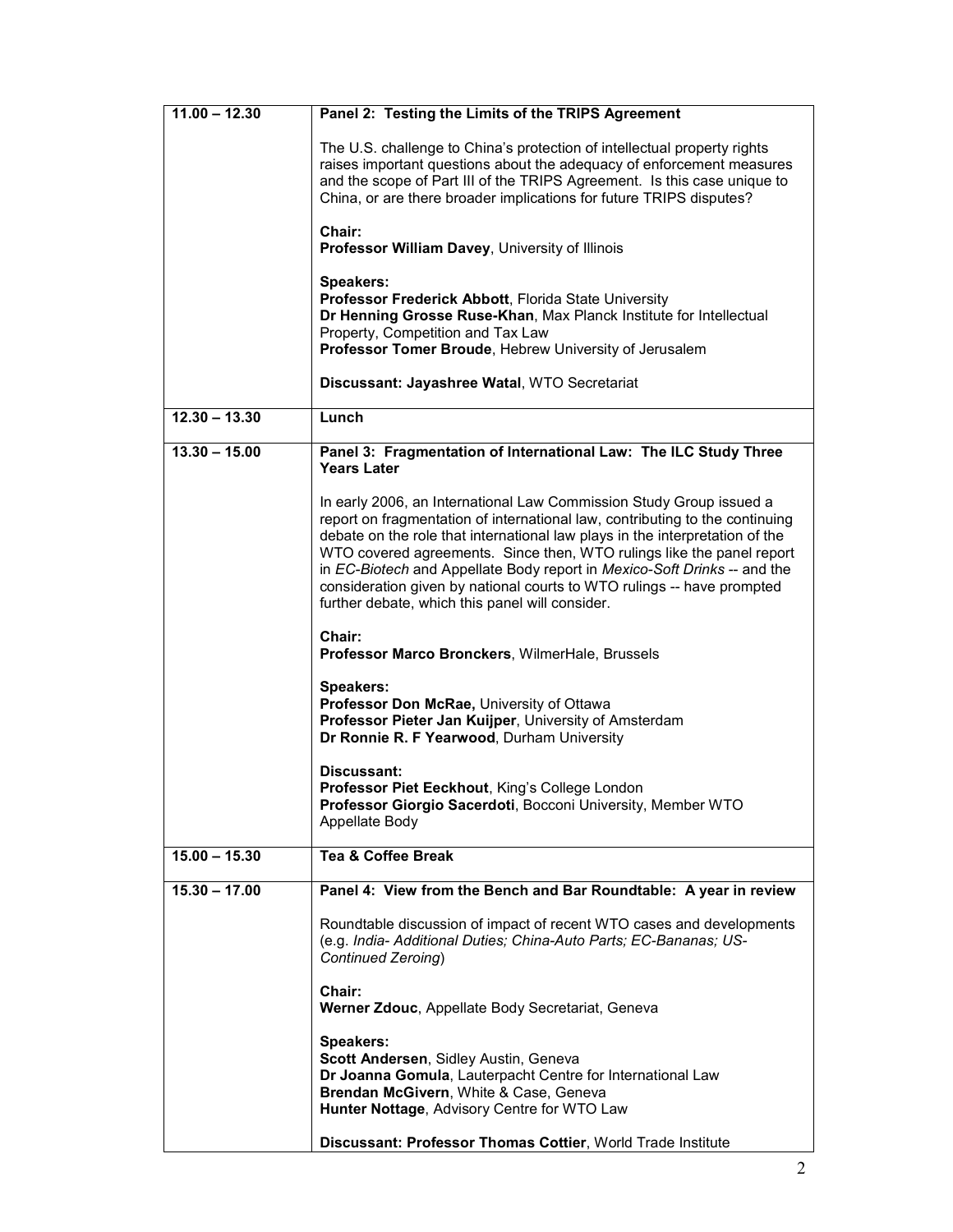#### **21ST MAY 2009 DAY TWO: THE WTO IN A BROADER CONTEXT**

| $8.45 - 9.00$   | Tea & Coffee                                                                                                                                                                                                                                                                                                                                                                                                                                                   |
|-----------------|----------------------------------------------------------------------------------------------------------------------------------------------------------------------------------------------------------------------------------------------------------------------------------------------------------------------------------------------------------------------------------------------------------------------------------------------------------------|
| $9.00 - 10.45$  | Panel 1: The Global Financial Crisis and the WTO                                                                                                                                                                                                                                                                                                                                                                                                               |
|                 | What has been accomplished through global cooperation since the<br>$\bullet$<br>Group of Twenty issued its first declaration on November 15, 2008<br>aimed at stabilizing financial markets and supporting the global<br>economy, and what are the implications for the WTO in a "Bretton"<br>Woods II" regime?                                                                                                                                                |
|                 | Financial "Bailouts" and WTO Rules on Subsidies. When financially<br>$\bullet$<br>troubled industries – like the automobile industry – seek government<br>support, how can a rescue package be designed to comply with WTO<br>subsidy rules?                                                                                                                                                                                                                   |
|                 | Chair:<br>Dr Andrew Lang, London School of Economics                                                                                                                                                                                                                                                                                                                                                                                                           |
|                 | Speakers:<br>Professor Rosa Lastra, Queen Mary, University of London<br>Dr Michael Waibel, Lauterpacht Centre for International Law<br>Dr Lazaros Panourgias, European Investment Fund<br>Professor Don Regan, University of Michigan                                                                                                                                                                                                                          |
|                 | Discussant: R. Michael Gadbaw, Institute of International Economic Law,<br>Georgetown Law                                                                                                                                                                                                                                                                                                                                                                      |
| $10.45 - 11.15$ | <b>Tea &amp; Coffee Break</b>                                                                                                                                                                                                                                                                                                                                                                                                                                  |
| $11.15 - 13.00$ | Panel 2: Trade Agreements and Climate Change - Are we Making<br>Progress?                                                                                                                                                                                                                                                                                                                                                                                      |
|                 | At the 8 <sup>th</sup> Annual British Institute of International and Comparative Law<br>WTO Conference, a panel examined some linkages between trade and<br>environmental measures to combat climate change - merely touching the<br>tip of the melting iceberg. Since then, governments have developed more<br>detailed proposals aimed at reducing greenhouse gas emissions. This<br>panel will examine some of those proposals in the context of WTO rules. |
|                 | Chair:<br>Professor William Davey, University of Illinois                                                                                                                                                                                                                                                                                                                                                                                                      |
|                 | Speakers:<br>Rodney Neufeld, Canadian Mission Geneva<br>Jan Bohanes, Sidley Austin LLP, Geneva<br>Professor Laura Nielsen, University of Copenhagen                                                                                                                                                                                                                                                                                                            |
|                 | Discussant: Professor Gabrielle Marceau, University of Geneva                                                                                                                                                                                                                                                                                                                                                                                                  |
| $13.00 - 14.30$ | Lunch                                                                                                                                                                                                                                                                                                                                                                                                                                                          |
|                 |                                                                                                                                                                                                                                                                                                                                                                                                                                                                |
|                 |                                                                                                                                                                                                                                                                                                                                                                                                                                                                |
|                 |                                                                                                                                                                                                                                                                                                                                                                                                                                                                |